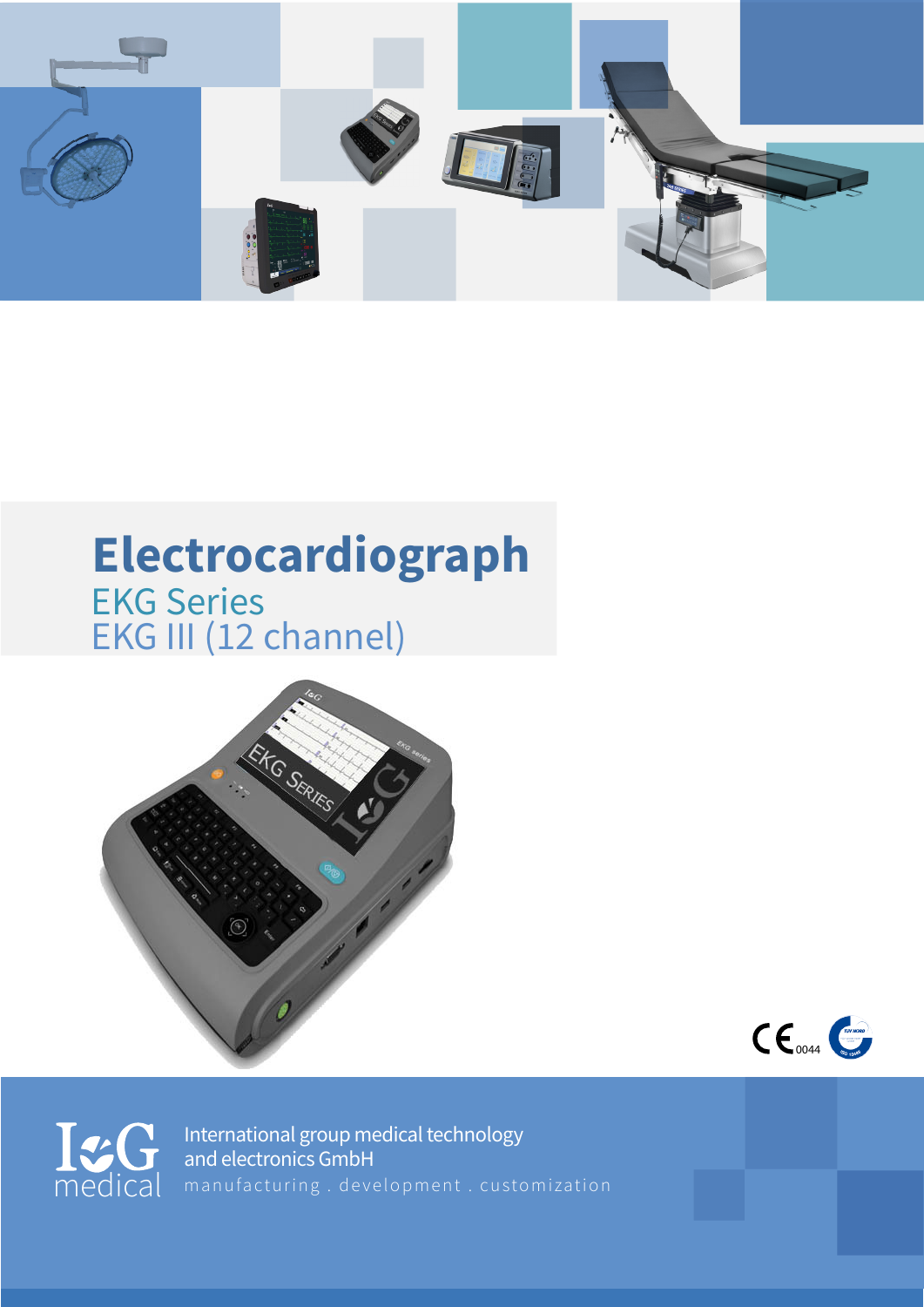# Product features:

#### Main features:

- ■9" LCD touch screen, hand writing support
- Unique ECG data acquisition module
- $\blacksquare$ 1:1 ratio wave forms with grid line background
- Waterproof alphanumeric keyboard
- Supports USB / SD card/ internal storage
- HL7 support, LAN, VGA and WiFi-option
- ■Auto- and manual recording
- Long term recording up to 300sec
- $\blacksquare$ 3 operation keys for effiency improvement
- ■Analysis for children and newborn
- Onscreen operation guide
- ■Analysis interpretation by Miniesota code with CSE & AHA database support
- Very high sensitivity and specificity of QRS detection
- **Four sensitivity levels**
- Data format: pdf, jpeg, dicom, xml
- ■Easy data search

#### Analysis for children and newborn



Catalogue ref. no.: Experimental Community - Experimental Services

Complete digital filters, avoid baseline drift, AC, EMG interference

0.05Hz high-pass, extra sensitive in weaker ECG signal detection, contributed to undistorted ST segment measurement and analysis

250Hz low-pass, exclusive module for children and newborns

#### 30-300 seconds of R-R analysis and arrhythmia dection



**30-300 seconds of RR interval analysis with RR histogram to** help clinical staff to better determine the arrhythmia

Up to 200 kings of arrhythmia analysis

**Auto-printing function when detecting arrhythmia helps to keep an eye on any potential hear deaseases**



**The auto-recording function** triggers as soon as the arrhythmia is detected

#### Auto-trigger mode Wave form freezing



Real time wave form and record freeze Lastest 300 seconds of waveforms are reviewable and recordable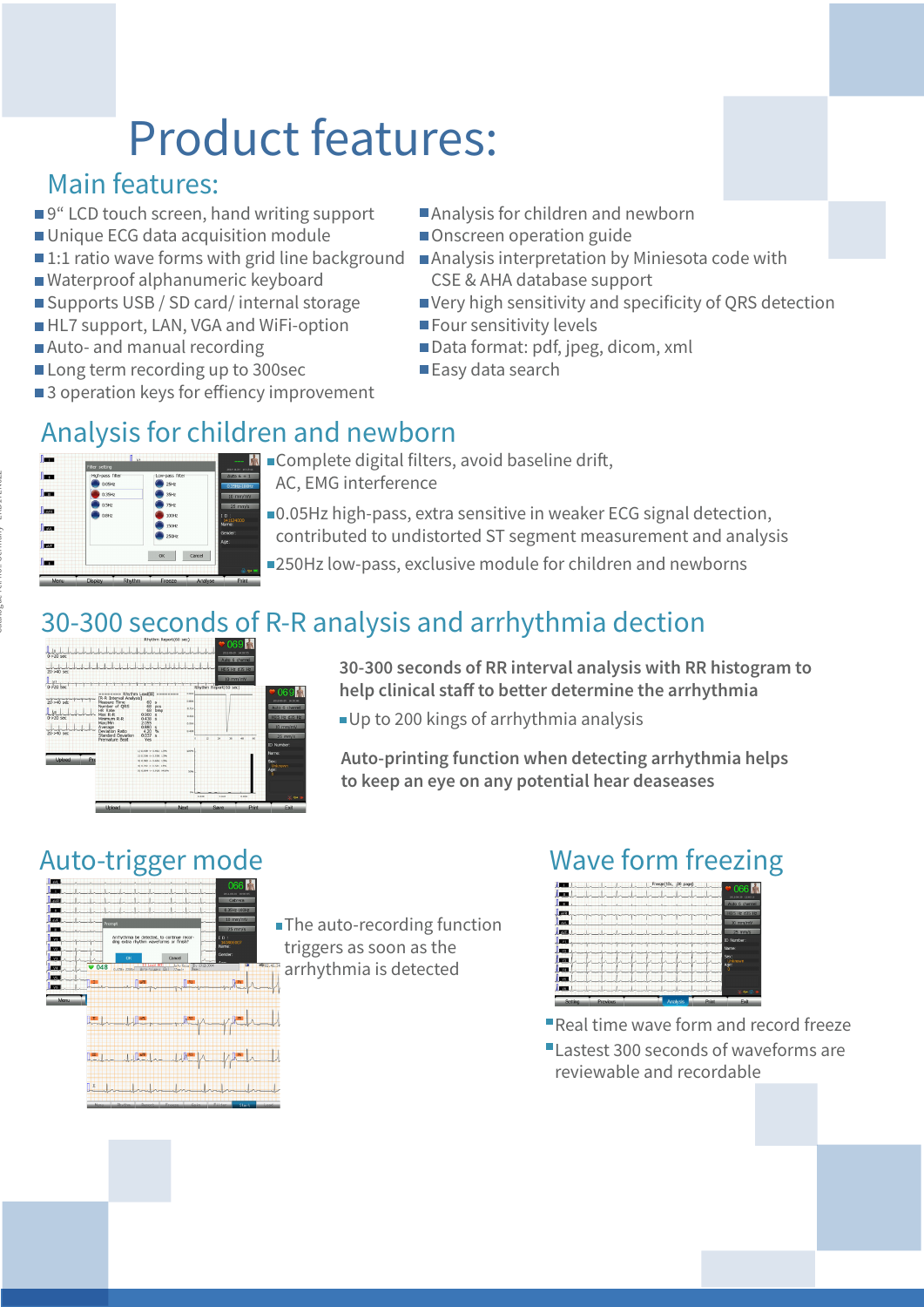# Specifications:

| <b>Display</b>                   | 9" LCD touch screen                                                                                                         |
|----------------------------------|-----------------------------------------------------------------------------------------------------------------------------|
| Lead                             | Standard 12-leads simultaneous acquisition                                                                                  |
| <b>Patient cable</b>             | Unique cable with ECG data acquisition with independent<br>function keys, defibrillation-proof                              |
| Long term recording              | Record for a long term (30sec ~ 300sec) and rhythm<br>analysis                                                              |
| <b>Measurement parameters</b>    | Ventricular rate, PR interval, QRS time limit, QT/QTC interval,<br>P/QRS/T axis, RV5/SV1 amplitude and RV5+SV1 amplitude    |
| <b>Filters</b>                   | AC, drift and myoelectric filters                                                                                           |
| <b>CMRR</b>                      | > 60dB, >100 dB (with AC interference filter)                                                                               |
| Input impedance                  | $>$ 50m $\Omega$                                                                                                            |
| <b>Frequency response</b>        | $0.05 - 250$ Hz                                                                                                             |
| Patient leakage current          | $< 10\mu a$                                                                                                                 |
| Input circuit current            | $\leq 0.1$ µa                                                                                                               |
| <b>Time constant</b>             | $\geq$ 3.2s                                                                                                                 |
| Sensitivity                      | 2.5, 5, 10/5, 20/10mm/mv, auto gain                                                                                         |
| Paper speed                      | 5, 6.25, 10, 12.5, 25, 50mm/s                                                                                               |
| Recording paper                  | 210mm x 150mm x 200mm p fan-fold paper (A4 width)                                                                           |
| Operation mode                   | Auto., manual, rhythm, cabrera, paper save, cycle print                                                                     |
| <b>Calibration rates:</b>        | 1mV, zeroing reset, auto-base line correction                                                                               |
| DC                               | 14.8V rechargeable li-ion battery, 3h working time                                                                          |
| Power supply AC                  | 100-240V, 50/60Hz, 110 VA                                                                                                   |
| <b>Safety level</b>              | IEC class II, type CF                                                                                                       |
| <b>Environment requirements</b>  | Temp.: $+5^{\circ}$ C ~ $+40^{\circ}$ C<br>Relative humidity: $\leq$ 95% (no condensation)<br>Air pressure: 86KPa ~ 106 KPa |
| Supporting varios data<br>memory | Internal memory up to 3000 files, SD card for massive data<br>storage, External USB flash driver for easy data transmission |
| Dimensions, weight               | 345mm x 260mm x 129mm (LxWxH), ~5.2kg                                                                                       |